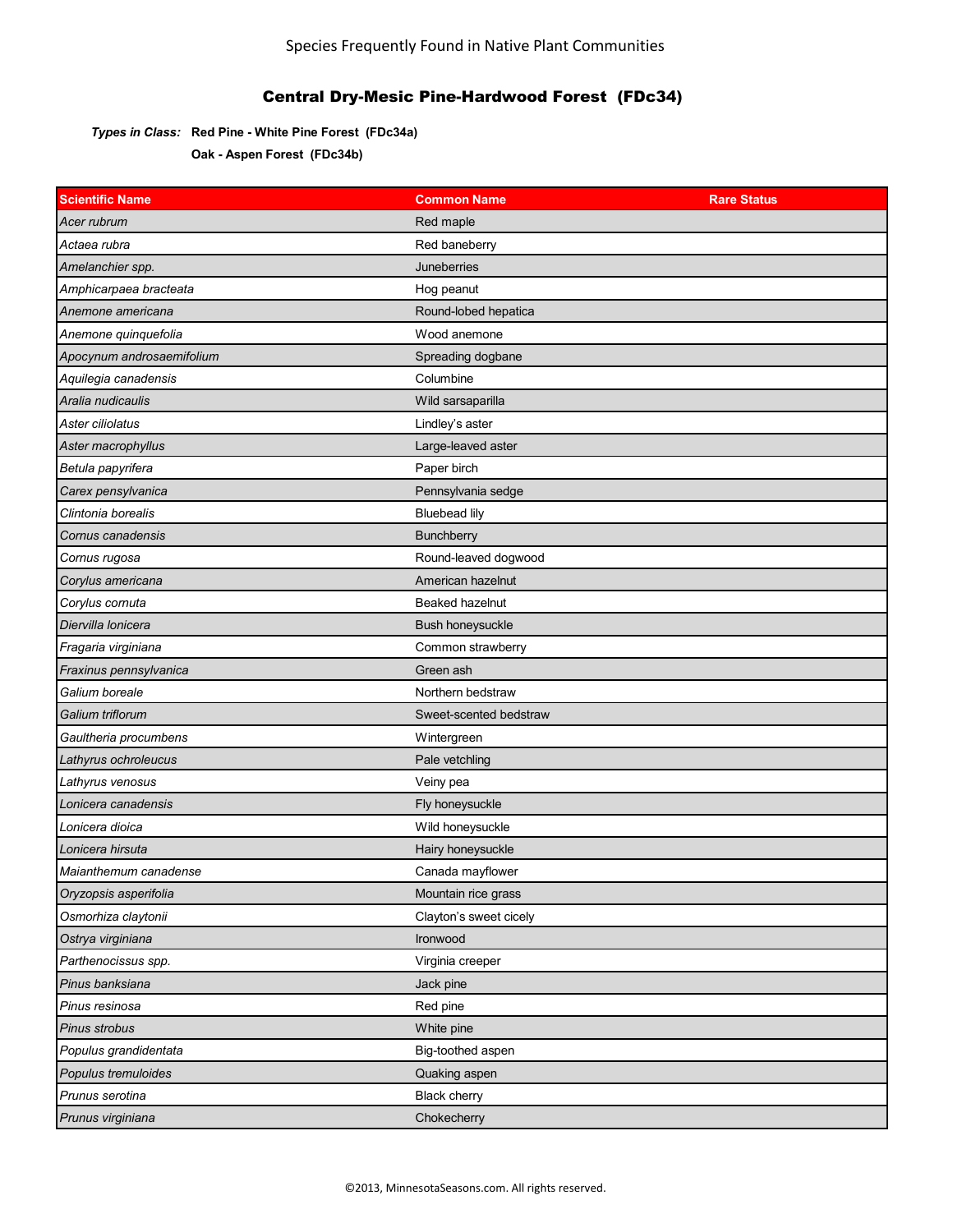| Pteridium aquilinum                         | <b>Bracken</b>              |
|---------------------------------------------|-----------------------------|
| Quercus macrocarpa                          | Bur oak                     |
| Quercus rubra                               | Northern red oak            |
| Rosa acicularis or blanda                   | Prickly or Smooth wild rose |
| Rubus allegheniensis and similar Rubus spp. | <b>Tall blackberries</b>    |
| <b>Rubus idaeus</b>                         | Red raspberry               |
| Rubus pubescens                             | Dwarf raspberry             |
| Sanicula marilandica                        | Maryland black snakeroot    |
| Schizachne purpurascens                     | False melic grass           |
| Streptopus roseus                           | Rose twistedstalk           |
| Symphoricarpos albus or S. occidentalis     | Snowberry or Wolfberry      |
| Thalictrum dioicum                          | Early meadow-rue            |
| Tilia americana                             | Basswood                    |
| Toxicodendron rydbergii                     | Poison ivy                  |
| <b>Trientalis borealis</b>                  | Starflower                  |
| Uvularia grandiflora                        | Large-flowered bellwort     |
| Uvularia sessilifolia                       | Pale bellwort               |
| Vaccinium angustifolium                     | Lowbush blueberry           |
| Vaccinium myrtilloides                      | Velvet-leaved blueberry     |
| Viburnum rafinesquianum                     | Downy arrowwood             |
| Vicia americana                             | American vetch              |

Source: Minnesota Department of Natural Resources (2005). Field Guide to the Native Plant Communities of Minnesota: The Eastern Broadleaf Forest Province. Ecological Land Classification Program, Minnesota County Biological Survey, and Natural Heritage and Nongame Research Program. MNDNR St. Paul, MN.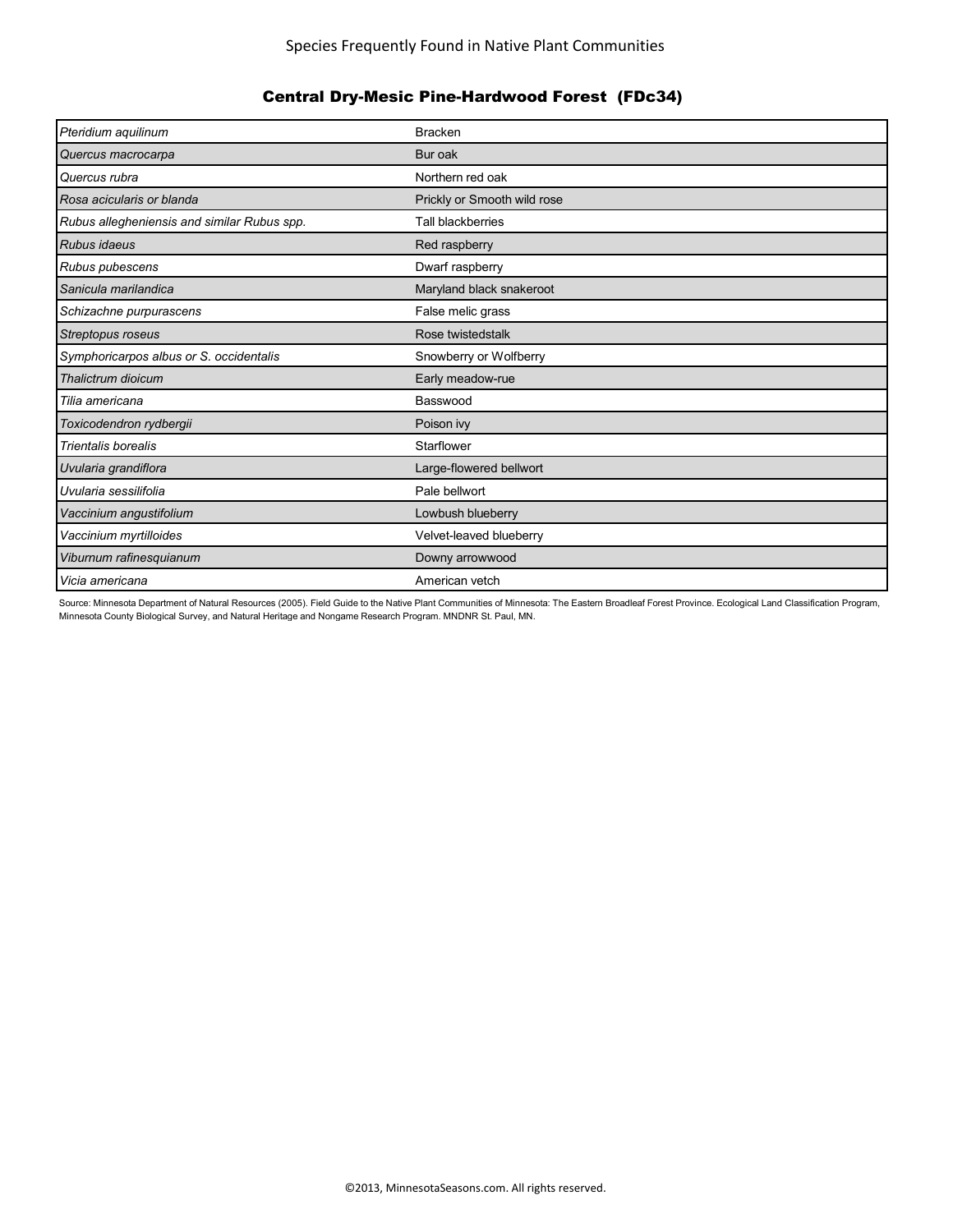### **Red Pine - White Pine Forest (FDc34a)**

| <b>Scientific Name</b> | <b>Common Name</b>   | <b>Rare Status</b> |
|------------------------|----------------------|--------------------|
| Acer rubrum            | red maple            |                    |
| Anemone americana      | round-lobed hepatica |                    |
| Aquilegia canadensis   | columbine            |                    |
| Betula papyrifera      | paper birch          |                    |
| Lonicera canadensis    | fly honeysuckle      |                    |
| Pinus banksiana        | jack pine            |                    |
| Pinus resinosa         | red pine             |                    |
| Pinus strobus          | white pine           |                    |
| Populus tremuloides    | quaking aspen        |                    |
| Pyrola asarifolia      | pink shinleaf        |                    |
| Pyrola rotundifolia    | round-leaved pyrola  |                    |
| Pyrola secunda         | one-sided pyrola     |                    |
| Quercus macrocarpa     | bur oak              |                    |
| Quercus rubra          | northern red oak     |                    |
| Trientalis borealis    | starflower           |                    |

Source: Minnesota Department of Natural Resources (2005). Field Guide to the Native Plant Communities of Minnesota: The Eastern Broadleaf Forest Province. Ecological Land Classification Program, Minnesota County Biological Survey, and Natural Heritage and Nongame Research Program. MNDNR St. Paul, MN.